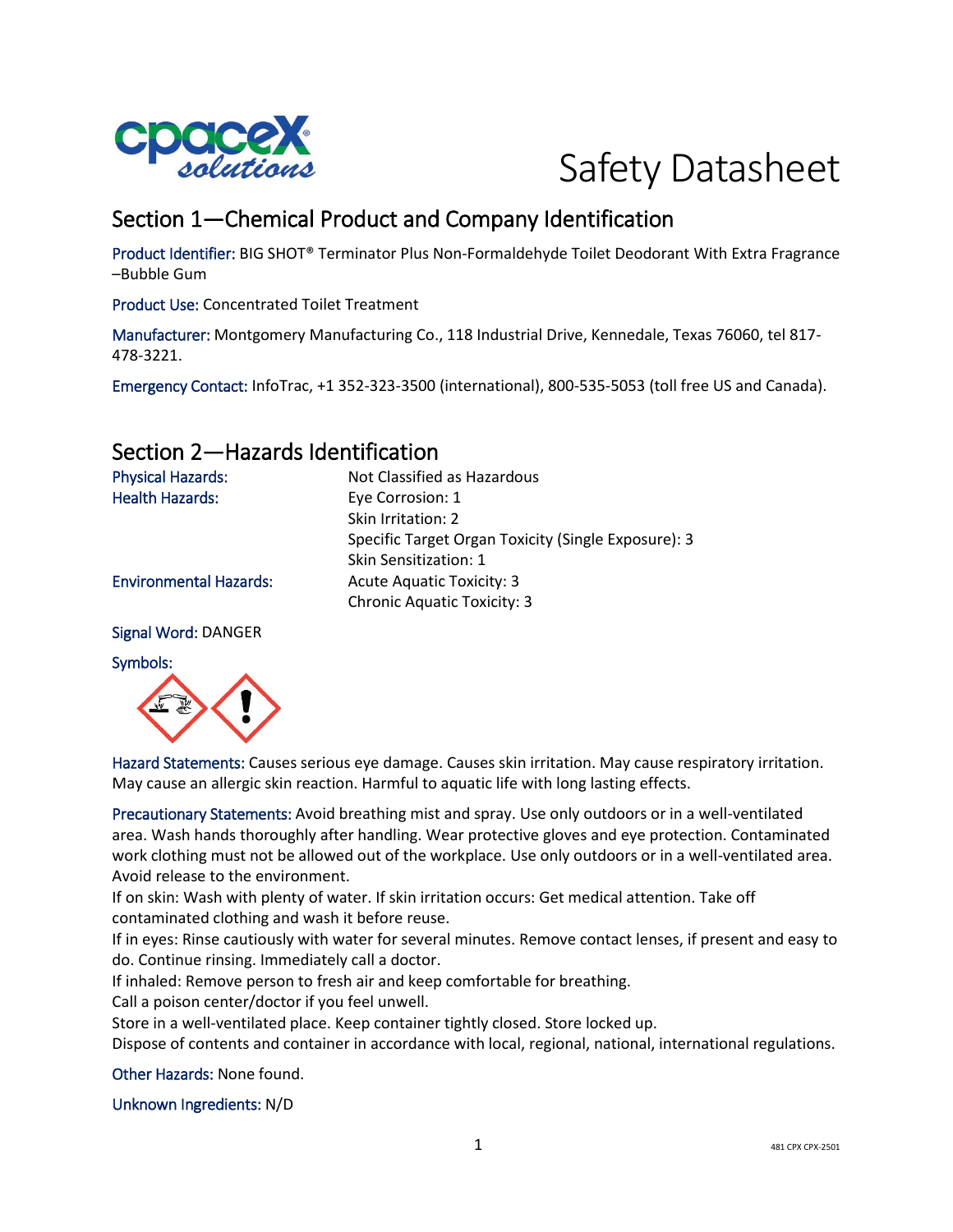# Section 3—Information on Ingredients

| <b>Ingredient Name</b>                                       | Ingredient | Ingredient CAS |
|--------------------------------------------------------------|------------|----------------|
|                                                              | Percentage | No             |
| The exact chemical identities and percentages of composition |            |                |
| have been withheld as a trade secret.                        |            |                |

## Section 4—First Aid Measures

Skin contact: If on skin or hair: Wash with plenty of water. If skin irritation occurs: Get medical attention. Take off contaminated clothing and wash it before reuse.

Eye contact: If in eyes: Rinse cautiously with water for several minutes. Remove contact lenses, if present and easy to do. Continue rinsing. Immediately call a doctor.

Ingestion: If swallowed: No need for first aid is anticipated if material is swallowed. If irritation occurs, seek medical attention.

Inhalation: If inhaled: If breathing is difficult, remove person to fresh air and keep comfortable for breathing. If experiencing respiratory symptoms: Call a poison center/doctor.

Most important symptoms/effects, acute and delayed: N/D

Indication of immediate medical attention/special treatment: N/D

### Section 5—Fire-Fighting Measures

Suitable extinguishing media: Foam, carbon dioxide, dry chemical or water fog.

Specific hazard arising from chemicals: None known

Special equipment and precautions: Wear suitable respiratory equipment when necessary

## Section 6—Accidental Release Measures

Personal precaution, protective equipment, emergency procedures: Avoid contact with skin and eyes. Do not ingest. Do not inhale. Wear Personal Protective Equipment (refer to section 8).

Methods and material for containment and clean up: Avoid release to the environment. Stop discharge and contain material. Substantial quantities may be recovered with a vacuum pump. Use explosion proof equipment if flammable or combustible. Otherwise, use appropriate absorbent. Place contaminated material in container suitable for disposal. Use appropriate protective equipment. Be sure there is adequate ventilation. Do not flush to streams or other bodies of water. Contact appropriate environmental agencies if further guidance is required.

# Section 7—Handling and Storage

Precautions for safe handling: Wash thoroughly after handling, especially before eating, drinking, smoking or using restroom facilities. Wash goggles and gloves. Launder contaminated clothing. Do not swallow. Do not get in eyes. Do not inhale mists or vapors.

Cautions for safe storage: Store in a well-ventilated place. Keep container tightly closed. Store locked up.

Incompatibilities: N/D

# Section 8—Exposure controls/personal protection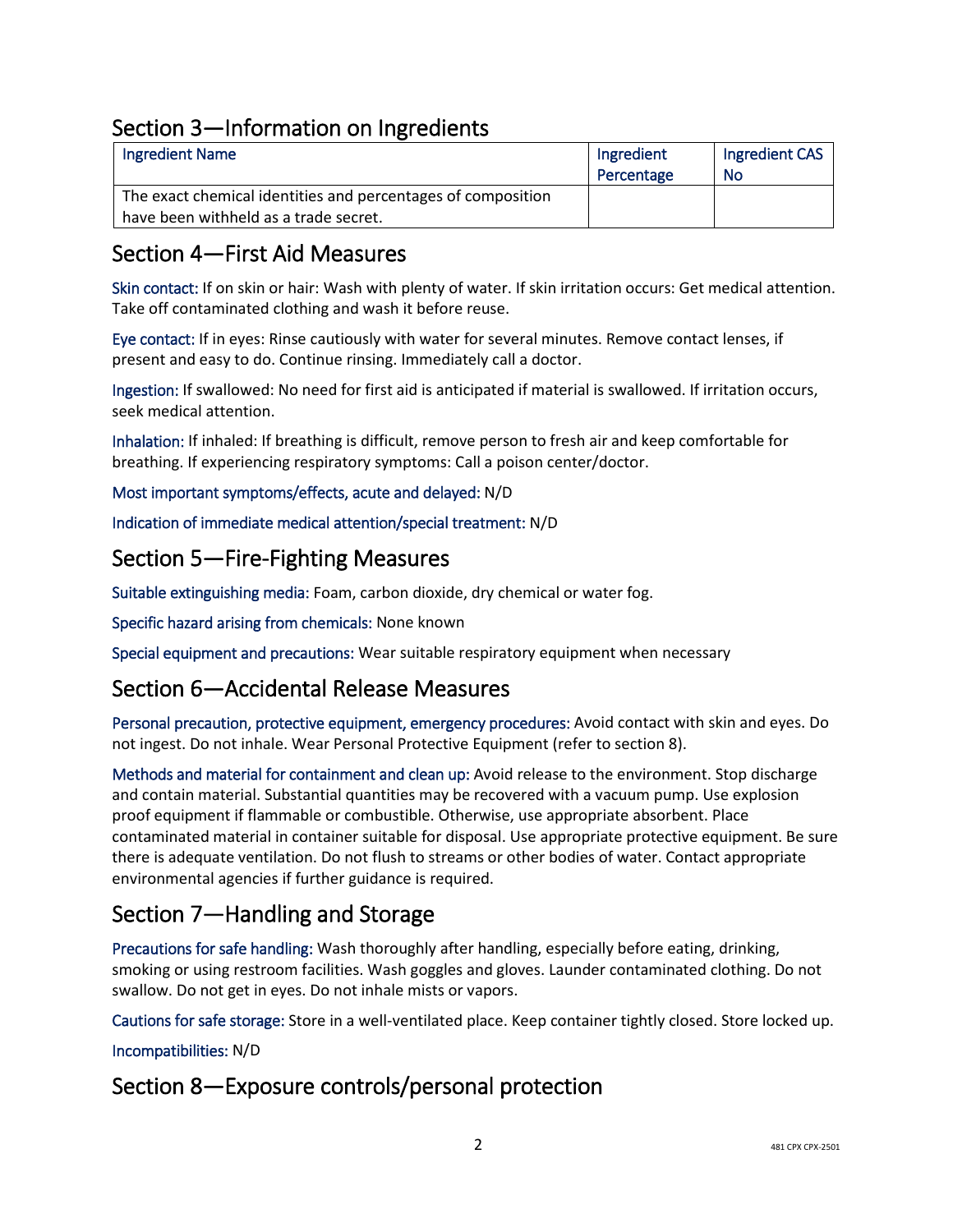#### Exposure Limits: N/D

Specific Engineering: Not established.

Individual protective equipment and measures: Eye Protection: Prevent eye contact. Wear chemical splash goggles or similar eye protection if the potential exists for eye contact. Skin Protection: Avoid skin contact. Wear rubber or impervious plastic gloves to prevent contact. Launder contaminated clothing before re-use. Respiratory Protection: If vapor concentration exceeds TLV, use NIOSH-approved respirator with organic vapor cartridges. General Hygiene: Wash hands after handling. Other Protective Clothing or Equipment: Safety shower and eyewash fountain.

### Section 9—Physical and Chemical Properties

| <b>Physical State: Liquid</b>                     | Flammability (solid, gas): Not Flammable |
|---------------------------------------------------|------------------------------------------|
| <b>Color: Blue</b>                                | Vapor Pressure (mmHg): N/D               |
| <b>Odor: Characteristic Fragrance</b>             | Vapor Density (air= 1): N/D              |
| Odor Threshold: N/D                               | <b>Relative Density: 1.04</b>            |
| pH: N/D                                           | Solubilities: In water: complete         |
| Melting point/freezing Point: N/D                 | <b>Partition Coefficient: N/D</b>        |
| Initial Boiling Point and Boiling Range: 205 °F   | Auto-Ignition Temperature: N/D           |
| Flash Point: 204 °F                               | Decomposition Temperature: N/D           |
| <b>Evaporation Rate: N/D</b>                      | Viscosity: N/D                           |
| Upper/Lower Flammability or Explosive limits: N/D |                                          |

#### Section 10—Stability and Reactivity:

| <b>Chemical Stability: Stable</b>            | Condition to Avoid: High heat, flames and sparks.   |  |
|----------------------------------------------|-----------------------------------------------------|--|
| Reactivity: No specific reactivity test data | <b>Possibility of Hazardous Reaction: Hazardous</b> |  |
| available for this mixture.                  | Polymerization: will not occur.                     |  |
| Incompatible Materials: Strong oxidizing and | <b>Hazardous Decomposition Products:</b>            |  |
| reducing agents                              | Carbon monoxide, carbon dioxide, and possibly       |  |
|                                              | other combustion product.                           |  |

## Section 11—Toxicological information:

Information on the likely routes of exposure: Skin contact, eye contact, inhalation, ingestion.

| <b>Chemical Name</b>                          | Oral LD50              | <b>Dermal LD50</b> | <b>Inhalation LD50</b> |
|-----------------------------------------------|------------------------|--------------------|------------------------|
| Ingredient 1                                  | $>900$ mg/kg           | N/D                | N/D                    |
| Ingredient 2                                  | $600 \,\mathrm{mg/kg}$ | N/D                | N/D                    |
| Ingredient 3                                  | $1,300$ mg/kg          | N/D                | N/D                    |
| Product as a Whole                            | 3,180 mg/kg            | N/D                | N/D                    |
| The exact chemical identities and percentages |                        |                    |                        |
| of composition have been withheld as a trade  |                        |                    |                        |
| secret.                                       |                        |                    |                        |

Important symptoms: Refer to Section 4—First Aid Measures.

#### Effects of Acute Exposure: N/D

#### Effects of Chronic Exposure: N/D

Carcinogenicity: IARC, ACGIH, NTP, OSHA: No component of this product present at levels greater than or equal to 0.1% is identified as probable, possible or confirmed human carcinogen by IARC, ACGIH, NTP,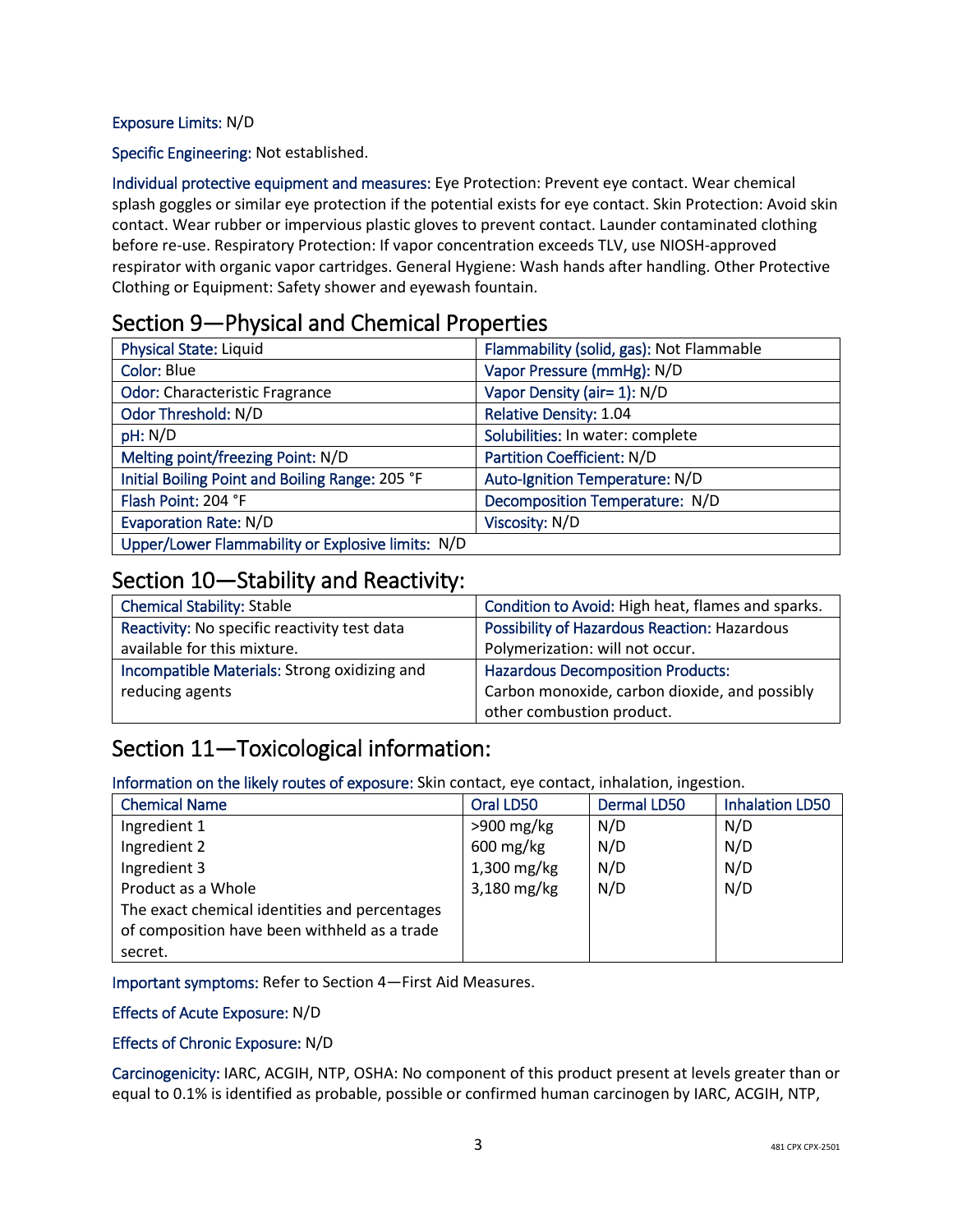OSHA respectively.

Other Data: N/D

## Section 12—Ecological Information:

Ecotoxicity: Harmful to aquatic life with long lasting effects.

Ingredient 1: Toxicity to fish LC50 - Pimephales promelas (fathead minnow) - 3.8 - 6.2 mg/l - 96 h, Toxicity to daphnia and other aquatic invertebrates LC50 - Daphnia magna (Water flea) - 9.3 - 21.4 mg/l - 48 h, Toxicity to bacteria IC50 - Bacteria - > 1,000 mg/l - 16 h. Benzaldehyde: Toxicity to fish LC50 - Lepomis macrochirus - 1.07 mg/l - 96 h. Mortality LOEC - Pimephales promelas (fathead minnow) - 0.45 mg/l - 7 d. Mortality NOEC - Pimephales promelas (fathead minnow) - 0.22 mg/l - 7 d. LC50 - Leuciscus idus (Golden orfe) - 62 mg/l - 48 h. Toxicity to daphnia and other aquatic invertebrates: EC50 - Daphnia magna (Water flea) - 50 mg/l - 24 h Persistence and degradability: N/D | Bioaccumulative Potential: N/D Mobility in Soil: N/D  $\vert$  Other Adverse Effects: N/D

# Section 13—Disposal Considerations

Waste Treatment Method: Avoid release to the environment. Collect spillage. Do not dispose of near water system. Offer surplus and non-recyclable solutions to a licensed disposal company. Contact a licensed professional waste disposal service to dispose of this material. Dispose of contents and container in accordance with local, regional, national, international regulations.

# Section 14—Transport Information

| UN number:                                                                  | UN proper shipping name:     |  |
|-----------------------------------------------------------------------------|------------------------------|--|
| Transport hazard class(es) :                                                | Packing group if applicable: |  |
| <b>Environmental hazards:</b>                                               | <b>Special precautions:</b>  |  |
| Transport in bulk (according to Annex II of MARPOL 73/78 and the IBC Code): |                              |  |

# Section 15—Regulatory information

No information found.

# Section 16—Other Information

#### Key to Abbreviations:

no info not determined, no information found N/D not determined, no information found

Date SDS Prepared: July 1, 2015

Suggested NFPA rating: N/D

Suggested HMIS rating: H=1, F=0, P=0, PPE=N/D. (NPCA recommends that PPE codes be determined by the employer, who is most familiar with the actual conditions under which chemicals are used at the work location.)

This information is prepared according to 29 CFR 1910.1200 and is based on typical working conditions, use of product according to label directions, and the works of others. It may not be accurate. Actual use conditions are beyond our control. Employers should make their own studies to determine the suitability of the information for their purposes. Users assume all risks of use, handling, and disposal of